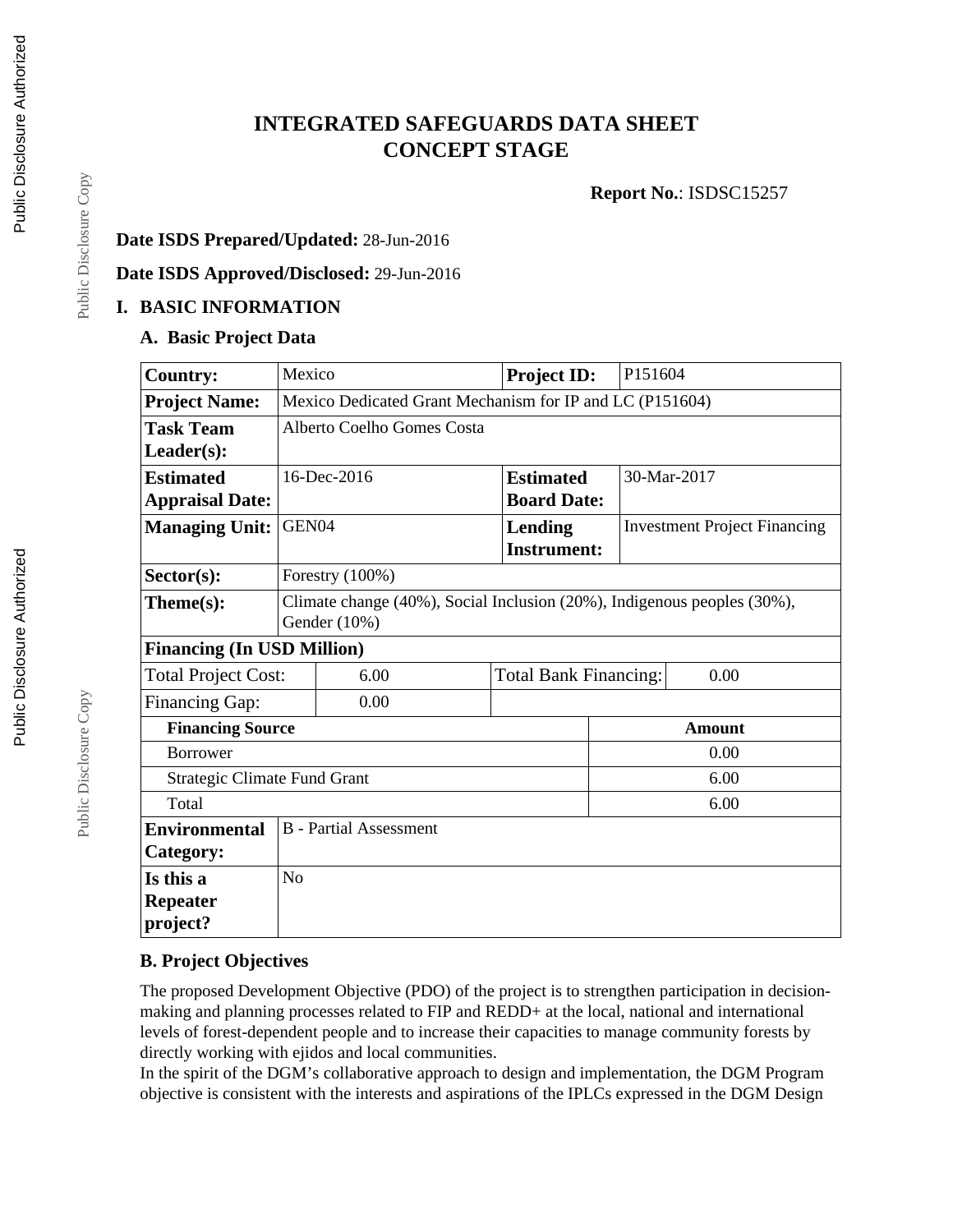Proposal and the DGM Framework Operational Guidelines. Likewise, the proposed PDO has an overarching approach which leaves enough room to allow the selection of activities based on the principle of demand-driven interventions and identified through an extensive participatory and representative process which is the nature and essence of the DGM.

#### **C. Project Description**

The Mexico DGM project would be aligned with Mexico $\triangleright$  (s FIP Investment Plan. The Mexico DGM will focus on the direct and underlying causes of deforestation and forest degradation in Mexico s REDD+ Early Action Areas: Oaxaca, the coastal watersheds of Jalisco and the Yucat $\tilde{A}_{i}$ n Peninsula (Campeche, Yucatan and Quintana Roo). While FIP► (s intervention are mainly focused on enhancing the quality and quantity of the offer under  $CONAFOR \rightarrow$  (s programs and financial services through public development banks and financial intermediaries, the DGM will complement these efforts by directly supporting new and innovative (demand-driven) sustainable forest management schemes and practices identified by ejidos and communities. Considering that DGM► (s contribution to the overall subsidies available to ejidos and communities is small, the value added of the project will be to identify and pilot, under a participatory approach, initiatives that better integrate IPLC $\blacktriangleright$  (s needs, perspectives, and modalities of delivery and organization. The DGM► (s approach to identify interventions will support an extensive participatory and representative process by: (i) enhancing informed participation of the local population in decisionmaking processes; (ii) incorporating the interests of different local shareholders (including women, young people, and landless people); and (iii) considering peoples⊳( worldviews and traditional knowledge when design policies, programs and/or projects. The following components have been preliminarily discussed and proposed by representatives of key stakeholders (ejidos and communities):

Component 1: Governance and Financing Mechanisms for Community Forestry Management (about USD 3.6 million). This component would support a revolving fund and seed money to support the implementation of demand-driven proposals from ejidos and communities within the following thematic areas: (a) avoided deforestation and forest degradation through sustainable forest management, (b) protection of environmental services; (c) enhancement of carbon stocks in forest landscape, (d) agroforestry and sustainable use of non-timber products, (e) low carbon production systems in agriculture, and (f) evolving towards and strengthening of enterprises associated with appropriate social schemes.

Component 2: Capacity Building, Communication and Advocacy (about USD 1.5 million). This component would support a focalized capacity-building plan for strengthening managerial skills and technical knowledge required for community forest management. The component will: (i) provide training and technological development to community and producers► (organizations; (ii) facilitate knowledge-exchange networks among forest-dependent people and community forest entrepreneurs; (iii) support a communication strategy for reporting on project $\triangleright$  (s progress and outcomes, identify and disseminate lessons learned to both internal and external audiences and interested parties. It would promote spaces for sharing experiences or good practices related with the Project among different community members and communities.

Component 3: Management, monitoring and evaluation (about USD 0.9 million). This component would support activities that will increase the capacity of indigenous peoples and local communities to oversee, monitor and evaluate project activities and to strengthen internal systems of social control. The component would also cover the incremental costs in which the National Executing Agency (NEA) (to be selected) would incur to implement the sub-projects to be selected under the project.

Additionally the Mexico DGM will benefit from the Global DGM component on knowledge sharing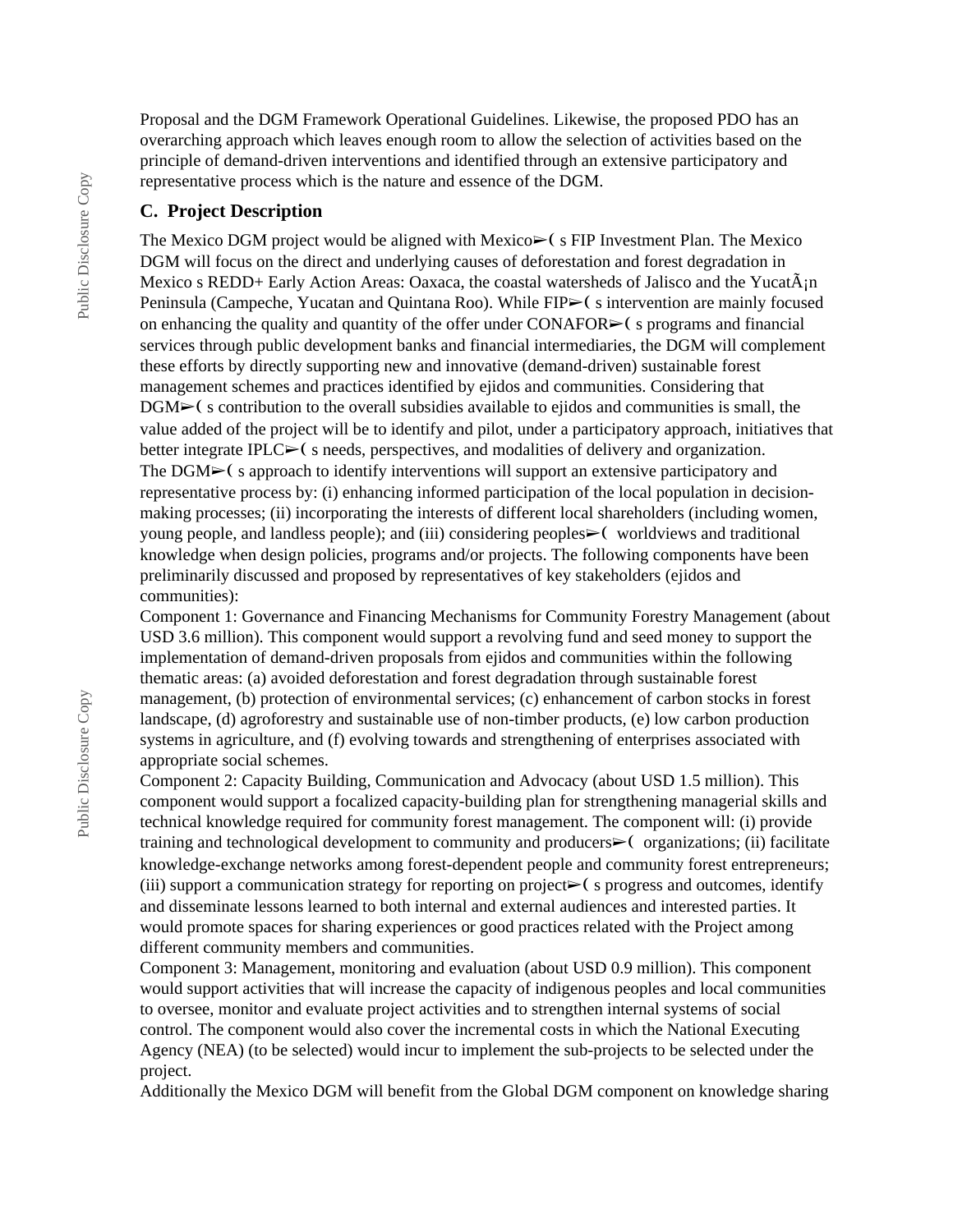and networking on REDD+.

Expected outcomes. DGM activities will address the underlying economic causes of deforestation and degradation by working directly with ejidos and local communities providing revolving funds and seed money to support new and innovative (demand-driven) proposals within thematic areas. The project will focus on some of the social causes of deforestation and degradation by strengthening managerial skills and technical knowledge required for community forest management. Thus, the project is expected to: (i) improve participation of forest-dependent communities in REDD+ related processes; (ii) enhance ownership over community forest initiatives that they have identified and participated in; and (iii) improve the access to information, knowledge, and skills needed to engage in sustainable forest management and run community forest enterprises eventually on more sounding business and entrepreneurial grounds.

### **D. Project location and salient physical characteristics relevant to the safeguard analysis (if known)**

The target area of the project includes the State of Oaxaca, the coastal watersheds in the State of Jalisco and the Yucat $\tilde{A}$ <sub>i</sub>n Peninsula. In this priority project target area, forestry remains a relevant economic sector and about 7.3 million people live under the poverty line. Together, these states are responsible for 12.9 percent of the country's timber production (5.9 million cubic meters) and 11.7 percent of its fuelwood and charcoal production (0.7 million cubic meters).

#### **E. Borrowers Institutional Capacity for Safeguard Policies**

The proposed Grant will be executed, by an implementing agency with relevant capacity on social and environmental safeguards, which will be selected among a non-profit and non-governmental organizations according to Terms of Reference to be develop in compliance with the DGM guidelines.

It is worth noting that in the last decades, Mexico has demonstrated its commitment to combat deforestationand forest degradation as well as conservation of biodiversity. It has promoted a number of national strategies and regulatory adjustments to promote sustainable forest management, in particular involvement the communities that live their livelihoods from natural resources. The country's regulatory framework includes the General Sustainable Forest Development Law, a General Climate Change Law and the Sustainable Rural Development Law and the preparing its National REDD+ Strategy (ENAREDD+) in a progressive and participatory manner since 2010. In addition, Mexico participates in many platforms of technical and financial support for REDD+, and is one of the eight pilot countries for the Forest Investment Program (FIP) and a member of the UN-REDD program.

The DGM project is aligned with Mexico's National Development Plan 2013-2018, which calls for strengthening the national climate change policy to foster a competitive, sustainable, resilient and low carbon economy, by promoting and encouraging the incorporation of timber and non-timber surfaces with forestry potential as well as by strengthening the social capital and management capabilities of ejidos located in forests and areas with high value for biodiversity conservation. It is also consistent with Mexico's ENAREDD+, which main goals are to lower GHG emissions from deforestation and forest degradation, conserve and increase forest carbon stocks while fostering sustainable rural development and improving forest owners' livelihoods. The ENAREDD+ follows principles of social inclusion and gender equality, based on (i) full and effective participation of indigenous peoples and ejidos, (ii) respect to their rights, knowledge and social organization as well as (iii) respect for the forms of land tenure as prerequisite for preserving forests, environmental services and the country's enormous biodiversity.

For these programs the country has made environmental assessments of the forestry sector and have developed a number of frameworks, plans and proved best practices instruments, that could be the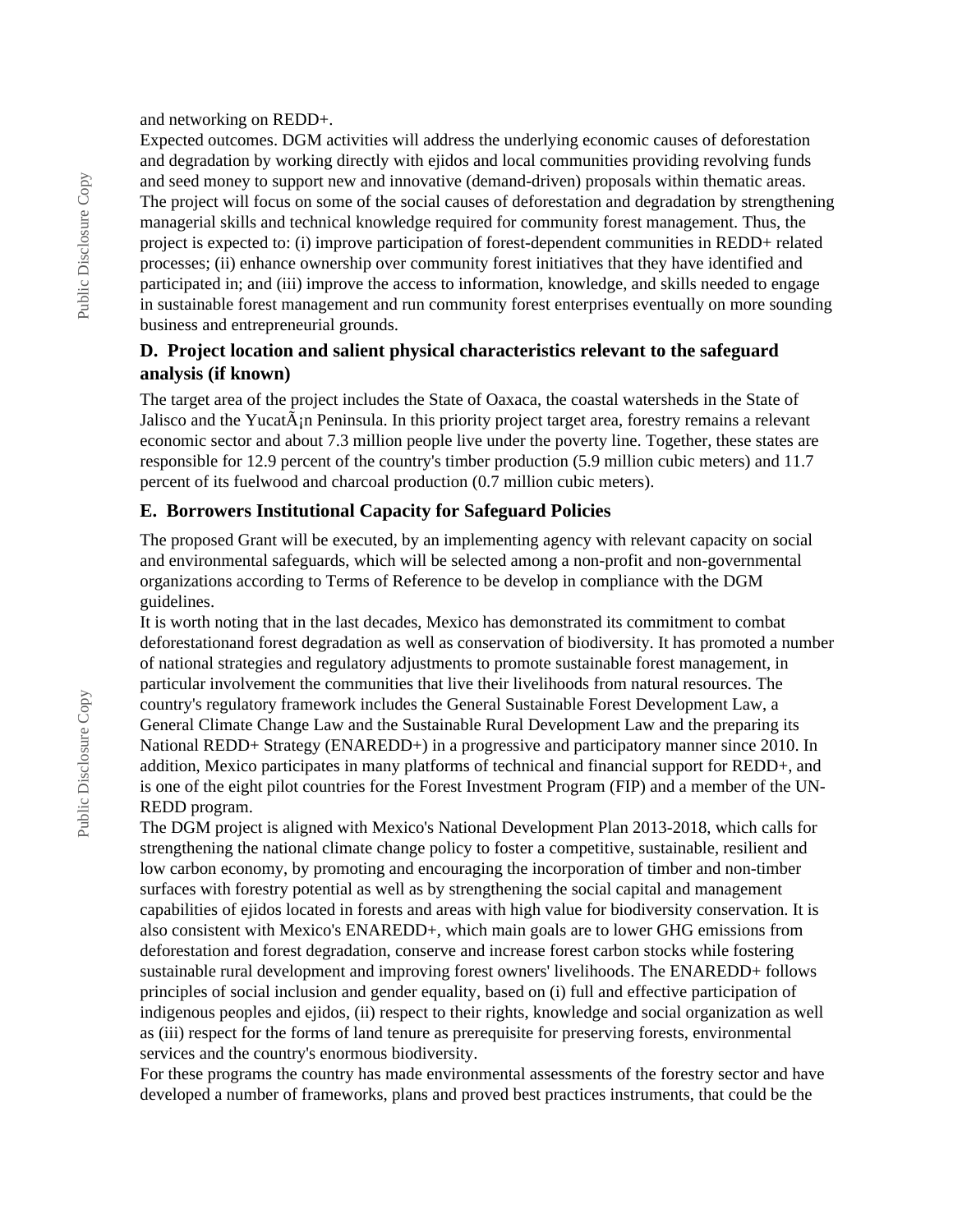basis for the development of DGM environmental and social frameworks, and they have helped to develop the capacity of communities that have participated in the programs.

## **F. Environmental and Social Safeguards Specialists on the Team**

Arelia Jacive Lopez Castaneda (GSU04)

Dora Patricia Andrade (GEN04)

Juan Martinez (GSU02)

# **II. SAFEGUARD POLICIES THAT MIGHT APPLY**

| <b>Safeguard Policies</b>                            | <b>Triggered?</b> | <b>Explanation (Optional)</b>                                                                                                                                                                                                                                                                                                                                                                                                                                                                                                                                                                                                                                                                                                                                                                                                                                                                                                                                                                                                                                                                                                                                                                                                                                                                                                                                                                                                                                                                                                                                                                                                                                                                                                    |
|------------------------------------------------------|-------------------|----------------------------------------------------------------------------------------------------------------------------------------------------------------------------------------------------------------------------------------------------------------------------------------------------------------------------------------------------------------------------------------------------------------------------------------------------------------------------------------------------------------------------------------------------------------------------------------------------------------------------------------------------------------------------------------------------------------------------------------------------------------------------------------------------------------------------------------------------------------------------------------------------------------------------------------------------------------------------------------------------------------------------------------------------------------------------------------------------------------------------------------------------------------------------------------------------------------------------------------------------------------------------------------------------------------------------------------------------------------------------------------------------------------------------------------------------------------------------------------------------------------------------------------------------------------------------------------------------------------------------------------------------------------------------------------------------------------------------------|
| <b>Environmental Assessment</b><br><b>OP/BP 4.01</b> | Yes               | The project is expected to finance activities that<br>would have a net positive impact on the environment<br>and the society, bringing benefits to forests, natural<br>habitats and landscapes and contributing to improve<br>the living conditions of vulnerable and poor people<br>who rely on forestry resources for their livelihood.<br>The project is fully aligned with Mexico $\triangleright$ (s overall<br>agendas for REDD+, climate change, forest and<br>natural resources management and sustainable<br>development and has also taken into account the<br>lessons learned from the longstanding engagement of<br>the Government of Mexico (in partnership with the<br>World Bank Group, international donors and other<br>multilateral development institutions). The ESMF<br>should take into account (i) the Programmatic ESMF<br>developed for the DGM Program and (ii) the<br>assessments and developed instruments for the<br>programs in Mexico, as well as lessons learned.<br>As the National Executing Agency (the Recipient of<br>the Grant) would not be hired before project<br>approval, the programmatic ESMF developed for the<br>DGM Program will be the safeguards instrument at<br>appraisal and the country specific ESMF would be<br>developed as part of the Project Operation Manual<br>and as a condition of effectiveness of the Project.<br>The task team should consult with LEGEN on this<br>issue.<br>In addition, given the overall social and<br>environmental risk in the sector and given that the<br>implementing agency is yet to be identified, the RSA<br>will retain responsibility of review and clearance of<br>safeguards oversight and management at appraisal<br>stage. |
| Natural Habitats OP/BP 4.04                          | Yes               | TThe proposed program is expected to have<br>significant positive impacts on natural habitats<br>promoting sustainable land uses. The application of<br>this policy seeks to ensure that all options proposed                                                                                                                                                                                                                                                                                                                                                                                                                                                                                                                                                                                                                                                                                                                                                                                                                                                                                                                                                                                                                                                                                                                                                                                                                                                                                                                                                                                                                                                                                                                    |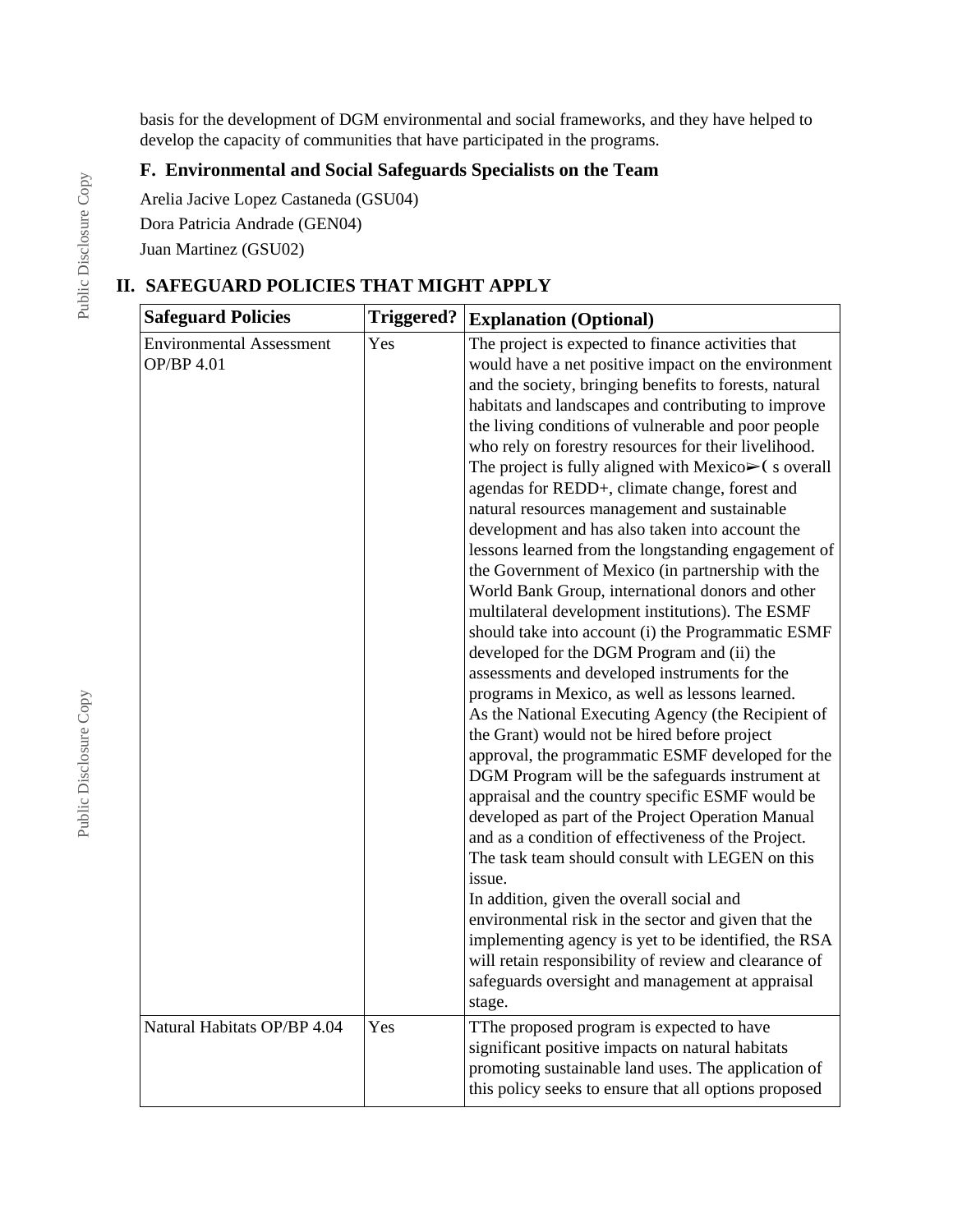|                                                  |            | under the Program will take into account the<br>conservation of biodiversity in the jurisdiction of the<br>program.<br>The ESMF will include appropriate screening criteria<br>to ensure that impacts on natural and critical natural<br>habitats are properly evaluated. Furthermore, the<br>ESMF will clearly state that no sub-projects which<br>involve the significant conversion of natural habitats<br>will be financed. Finally, it would be ensured that<br>any investments undertaken in designated protected<br>areas are consistent with approved management<br>plans where feasible.<br>As the National Executing Agency (the Recipient of<br>the Grant) would not be hired before project<br>approval, the country specific ESMF would be<br>developed as part of the Project Operation Manual<br>and as a condition of effectiveness of the Project. |
|--------------------------------------------------|------------|---------------------------------------------------------------------------------------------------------------------------------------------------------------------------------------------------------------------------------------------------------------------------------------------------------------------------------------------------------------------------------------------------------------------------------------------------------------------------------------------------------------------------------------------------------------------------------------------------------------------------------------------------------------------------------------------------------------------------------------------------------------------------------------------------------------------------------------------------------------------|
| Forests OP/BP 4.36                               | Yes        | Overall, the program is expected to have significant<br>positive impacts on forests, in that the main goal of<br>the program is to reduce deforestation and forest<br>degradation, promote sustainable management of<br>forests. The ESMF will reflect the requirements of<br>the Bank $\triangleright$ (s Operational Policy regarding forest<br>management, in particular as these relate to<br>plantations and the use of critical forest areas, as<br>relevant. Screening mechanisms will be incorporated<br>into the ESMF to ensure that any small-scale impacts<br>on forests be mitigated through measures defined as<br>part of the broader approach on natural habitats.<br>The ESMF will include the process for development<br>of sustainable management plans and other forestry-<br>related policies or enforcement activities.                        |
| Pest Management OP 4.09                          | <b>TBD</b> | This policy remains as TBD until the full scope of<br>program activities is defined. If livelihood activities<br>might include sustainable agriculture or reforestation<br>activities that require pest management this should<br>be considered in the ESMF and policy triggered if<br>pertinent.                                                                                                                                                                                                                                                                                                                                                                                                                                                                                                                                                                   |
| <b>Physical Cultural Resources</b><br>OP/BP 4.11 | Yes        | This policy is triggered given that some of the forests<br>involved are likely to have historical or cultural<br>significance to local communities (including spirit<br>and sacred areas). The associated ESMF will include<br>screening provisions for evaluating potential impacts<br>cultural resources and provide specific guidance on<br>chance finds procedures.                                                                                                                                                                                                                                                                                                                                                                                                                                                                                             |
| Indigenous Peoples OP/BP<br>4.10                 | Yes        | The project will benefit indigenous peoples and local                                                                                                                                                                                                                                                                                                                                                                                                                                                                                                                                                                                                                                                                                                                                                                                                               |

Public Disclosure Copy Public Disclosure Copy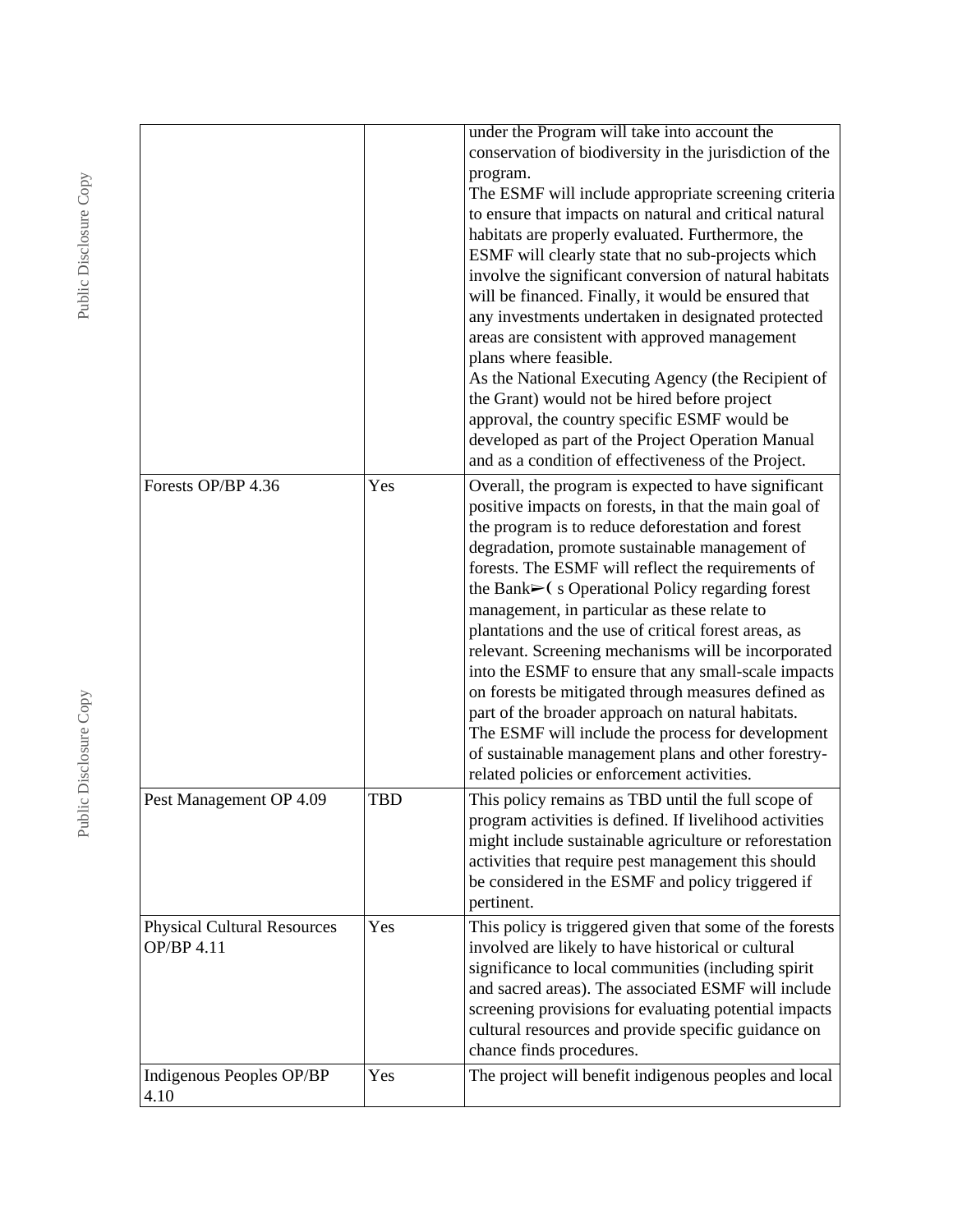|                                         |     | communities located in the State of Oaxaca, the<br>coastal watersheds in the State of Jalisco and the<br>YucatA <sub>i</sub> n Peninsula by improving their capacities<br>and support initiatives from indigenous peoples,<br>local communities and producers $\triangleright$ (organizations,<br>and will be designed with free, prior and informed<br>consultation seeking broad community support. A<br>Social Assessment will be prepared on the basis of a<br>literature review to inform the proposition by the<br>NEA of a set of guidelines to ensure that community<br>activities are designed through a process of free,<br>prior and informed consultation and receive the<br>broad support of the beneficiary indigenous peoples.<br>These guidelines will be incorporated on the Project<br>Operation Manual (condition of effectiveness).<br>Following OP 4.10 principles and guidelines, no<br>stand-alone instrument for OP 4.10 (Indigenous<br>Peoples Policy Framework or Indigenous Peoples<br>Plan) will be prepared because the vast majority of<br>project beneficiaries will be indigenous peoples>(<br>communities. Meanwhile, the Project Appraisal<br>Document (PAD) will include a brief summary of<br>how the project complies with this policy, in<br>particular the IPP requirements. |
|-----------------------------------------|-----|---------------------------------------------------------------------------------------------------------------------------------------------------------------------------------------------------------------------------------------------------------------------------------------------------------------------------------------------------------------------------------------------------------------------------------------------------------------------------------------------------------------------------------------------------------------------------------------------------------------------------------------------------------------------------------------------------------------------------------------------------------------------------------------------------------------------------------------------------------------------------------------------------------------------------------------------------------------------------------------------------------------------------------------------------------------------------------------------------------------------------------------------------------------------------------------------------------------------------------------------------------------------------------------------------------------------|
| Involuntary Resettlement OP/<br>BP 4.12 | Yes | No project activities are expected to result in<br>Involuntary Resettlement. The project will fund<br>forest management improvements for the avoidance<br>of deforestation and forest degradation through<br>sustainable forest management, also opening<br>opportunities for self-employment, generating<br>incomes, and increasing the wellbeing of ejidos and<br>indigenous peoples within the Project $\blacktriangleright$ (starget<br>area. A draft Process Framework should be<br>developed based on existing information at appraisal<br>and should be finalized as part of the Project<br>Operation Manual and as a condition of effectiveness<br>of the Project to ensure that affected<br>communities $\triangleright$ (forest management initiatives are<br>not worse off from any access restriction. In the<br>event that land must be acquired land donation based<br>on free prior and informed consultation is preferred.<br>The task team should consult with LEGEN on this<br>issue.                                                                                                                                                                                                                                                                                                             |
| Safety of Dams OP/BP 4.37               | No  | This policy is not triggered given that the project will<br>not support the construction or rehabilitation of dams<br>nor will support other investments which rely on the<br>services of existing dams.                                                                                                                                                                                                                                                                                                                                                                                                                                                                                                                                                                                                                                                                                                                                                                                                                                                                                                                                                                                                                                                                                                            |